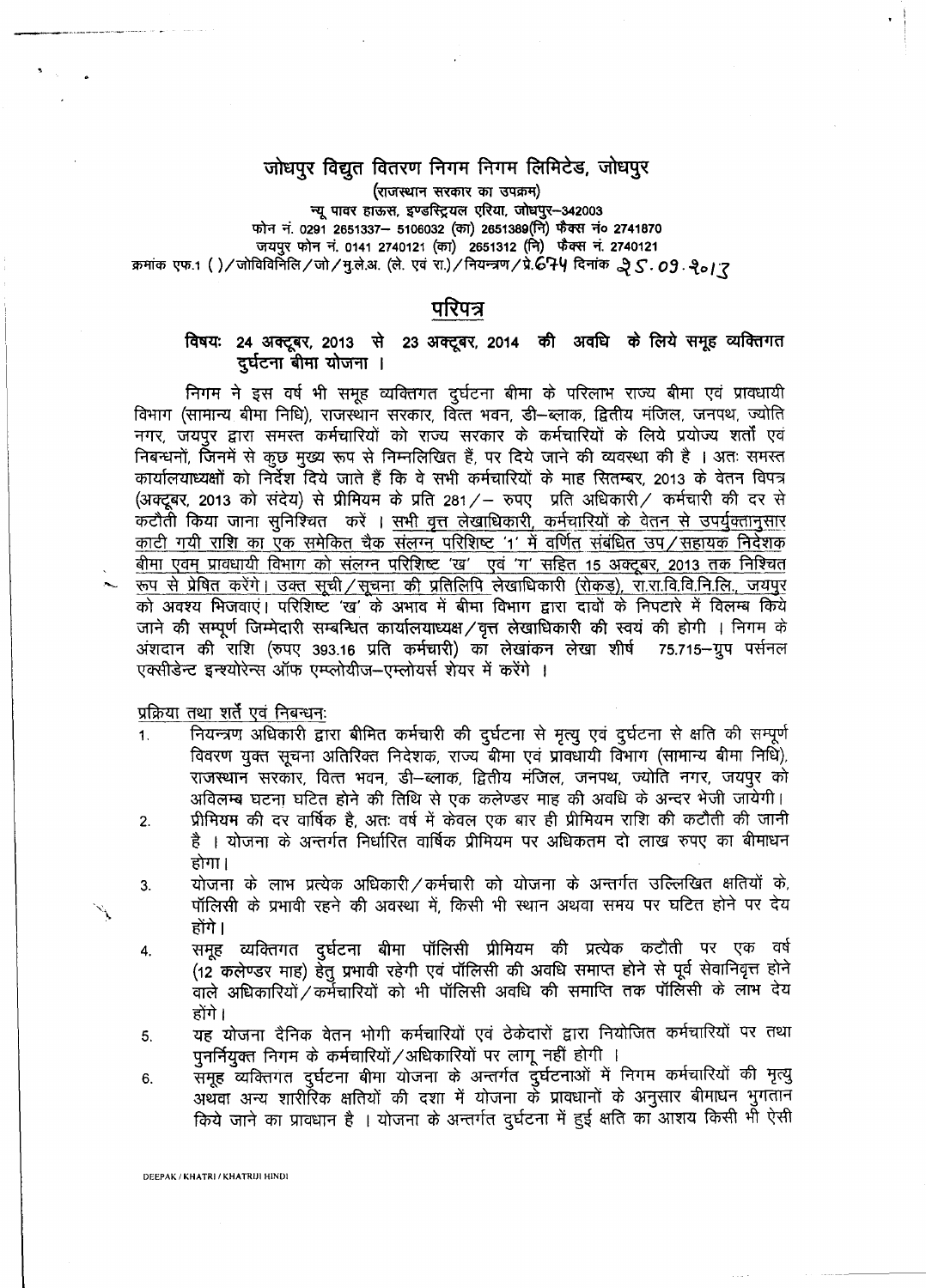' से है जो किसी बाह्य, हिंसात्मक एवं दृश्य माध्यम द्वारा लगी हो । शारीरिक<br>' दुर्घटना से ही उत्पन्न हुई होनी चाहिये एवं दुर्घटना से पूर्व अस्तित्व में नहीं<br>'उदाहरणार्थ समूह व्यक्तिगत दुर्घटना बीमा योजना के लाभ निम्न प्रकार दुर्घटनाओं में हुई क्षति पर देय होंगे :--<br>1. दुर्घटना से होने वाली क्षति ।<br>2. सीढ़ियों से गिरकर लगने वाली चोट से क्षति शारीरिक चोट से चोट सन्दर्भित होनी चाहिये,

- 
- किसी जहरीले जन्तु के काट लेने से होने वाली क्षति ।<br>मकान के ढहने से होने वाली क्षति ।<br>साम्प्रदायिक हिंसा से होने वाली क्षति ।<br>बिजली के झटके से होने वाली क्षति ।<br>विभिन्न प्राकृतिक विपदाओं से होने वाली क्षति ।<br>विभिन्न प्राकृ  $\dot{\mathbf{c}}$ 
	- $\vec{v}$ 
		- ທ່
- ထံ
	- $\mathbf{r}$
- $\dot{\infty}$
- किसी निगम कर्मचारी की हत्या हो जाने का बांध हत्या है के प्राप्त में होने वारीरिक क्षति की दशा में । တ
- स्पष्टत: योजना के अन्तर्गत केवल उन्हीं प्रकरणों पर विचार किया जायेगा जिनमें मृत्यु अथवा<br>शाशैरिक कारणों से होने वाली मृत्यु अथवा शारीरिक क्षतियों पर इस पॉलिसी के अन्तर्गत<br>किसी प्रकार का लाभ देय नहीं होगा, उदाहरणार्थ निम्न
	-
- । भाग में उन्हें गया है। सम्बन्ध में दिये गये विवरण के अनुरूप क्षति होने पर ही लाभ देय<br>शारीरिक क्षतियों के सम्बन्ध में दिये गये विवरण के अतिरिक्त अन्य प्रकार की क्षति<br>होगा । आशय यह है कि उपर्युक्त विवरण के अतिरिक्त अन्य प यथा-हाथ अथवा पैर का फैक्चर इत्यादि होने की दशा में योजना के अन्तर्गत लाभ 古有中
	- पॉलिसी के अन्तर्गत निम्नलिखित स्थितियों में होने वाली क्षतियों पर पॅलिसी के लाम<br>देय नहीं होंगे:--

ထံ

- निगम पागलपन अथवा किसी आत्म क्षति, आत्म हत्या या आत्म हत्या का प्रयास, पा<br>कर्मचारी द्वारा नशीले द्रव्य के प्रयोग से होने वाली क्षति ।<br>चिकित्सा अथवा शत्य क्रिया के दौरान होने वाली क्षति ।
	-
	- പ്പ് ന്
- विरोधी देशद्रोह अथवा राष्ट्र नाभिकीय विकिरण अथवा परमाणविक अस्त्रों से होने वाली क्षति ।<br>युद्ध, विदेशी आक्रमण, विदेशी शत्रु के कृत्यों, गृह युद्ध, देशद्रोह<br>गतिविधियों से होने वाली क्षति ।  $\vec{r}$ 
	- गर्भधारण अथवा प्रसव के कारण होने वाली क्षति ।
- बीमित व्यक्ति द्वारा आपराधिक उद्देश्य से विधि द्वारा निर्धारित कानून का उल्लंघन करते समय हुई क्षति । <sub>ယ်</sub> ထ

बीमा पॉलिसी की एक वर्ष की अवधि के दौरान पॉलिसी के अन्तर्गत बीमित के सम्बन्ध में एक<br>से अधिक दावों के मामलों में भुगतान बीमित को इस पॉलिसी के अन्तर्गत देय अधिकतम भुगतान दो<br>लाख रुपए से अधिक नहीं होगा, उदाहरणार्थ उपर्युक्त बी भुगतान किया जायेगा ।<br>प

समूह व्यक्तिगत दुर्घटना बीमा योजना के अन्तर्गतः

DEEPAK / KHATRI / KHATRIJI HINDI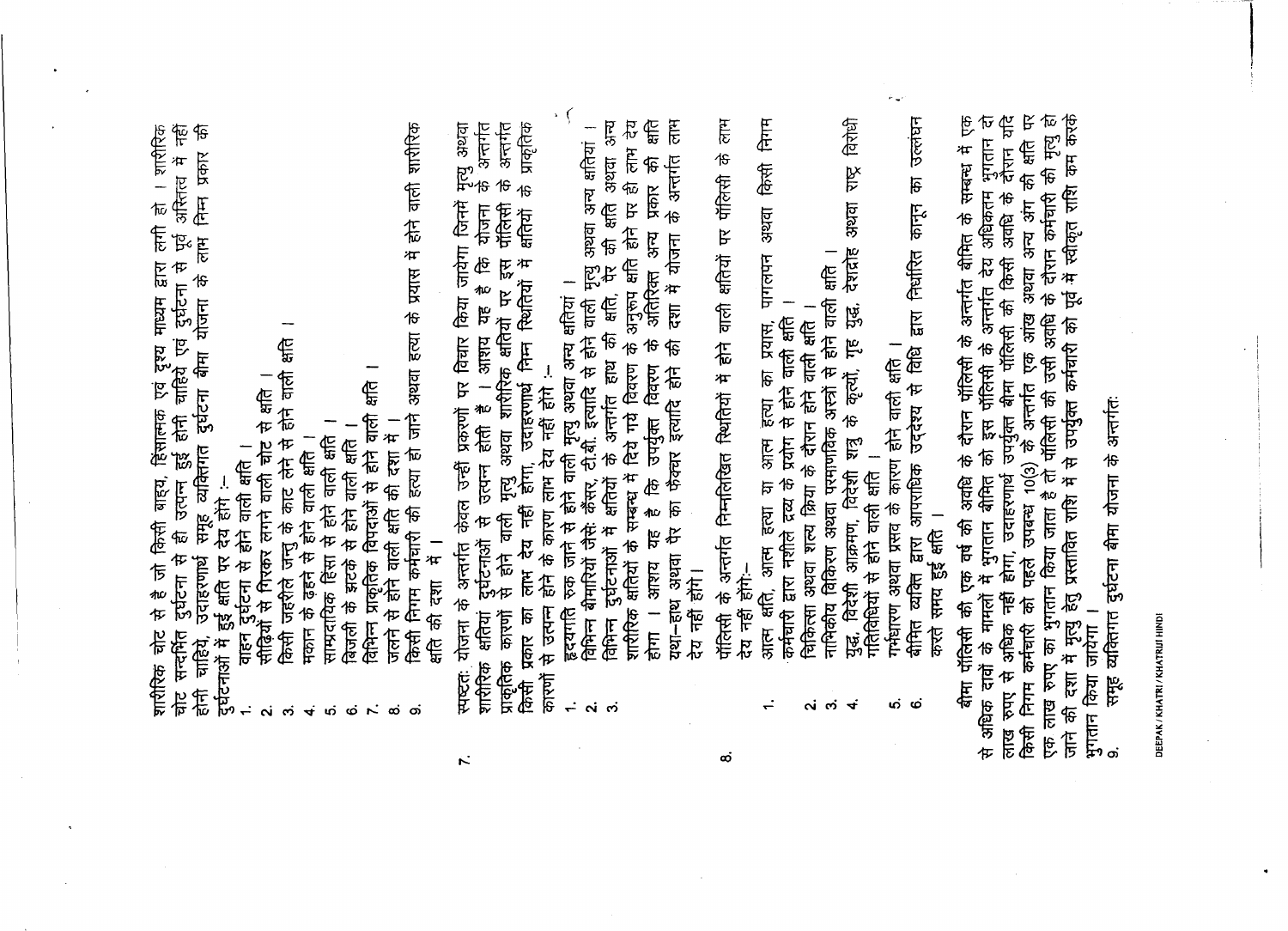### 1. हाथ की क्षति से आशय: हाथ की कल

# 2. पैर की क्षति से आशयः पैर की एडी 3

10. योजना के अन्तर्गत विभिन्न क्षतियों पर देय बीमाधन के लाभ निम्न प्रकार होंगे :--

| क्रम           | दुर्घटना में हुई क्षति का प्रकार                                                | दुर्घटना पर देय |  |
|----------------|---------------------------------------------------------------------------------|-----------------|--|
| सख्या          |                                                                                 | लाभ / बीमाधन    |  |
|                |                                                                                 | (रुपए)          |  |
| $\mathbf{1}$   | दुर्घटना में मृत्यु हो जाने पर                                                  | 2 लाख           |  |
| $\overline{2}$ | दुर्घटना में दोनो हाथों अथवा दोनों पैरों या दोनों आंखों अथवा एक हाथ             | 2 लाख           |  |
|                | एवं एक आंख अथवा एक पैर एवं एक आंख अथवा एक पैर एवं एक हाथ                        |                 |  |
|                | की क्षति पर                                                                     |                 |  |
| 3              | दुर्घटना में एक हाथ अथवा एक पैर अथवा एक आंख की क्षति पर                         | 1 लाख           |  |
| 4              | उपर्युक्त क्षतियों के अलावा अन्य प्रकार की शारीरिक क्षति से बीमाकृत             | 2 लाख           |  |
|                | व्यक्ति के सेवायोजन अथवा किसी भी प्रकार की निगम सेवा के लिये स्थाई              |                 |  |
|                | एवं सम्पूर्ण रूप से अयोग्य होने की दशा में                                      |                 |  |
| 5              | <u>आंशिक क्षतियों की दशा में :—</u>                                             |                 |  |
|                | <u>अ. श्रवण शक्ति की क्षतियों की दशा में:--</u>                                 |                 |  |
|                | 1. श्रवण शक्ति की पूर्ण क्षति (दोनों कानों की क्षति)                            | 1 लाख           |  |
|                | 2. श्रवण शक्ति की क्षति (एक कान की क्षति)                                       | 30 हजार         |  |
|                | <u>ब. हाथ के अंगूठे की क्षति</u>                                                |                 |  |
|                | 1. हाथ के एक अंगूठे एवं चारों अंगुलियों की क्षति                                |                 |  |
|                |                                                                                 | 80 हजार         |  |
|                | 2. हाथ के एक अंगूठे के अतिरिक्त चारों अंगुलियों की क्षति                        | 50 हजार         |  |
|                | (समस्त अंगुलियों की क्षति)                                                      |                 |  |
|                | स <u>. हाथ के अंगूठे की क्षति</u>                                               |                 |  |
|                | 1. हाथ के एक अंगूठे की क्षति (दोनों अंगुलियों की क्षति)                         | 50 हजार         |  |
|                | 2. हाथ के एक अंगूठे की क्षति (एक अंगुली की क्षति)                               | 20 हजार         |  |
|                | <u>द. हाथ के अंगूठे के अतिरिक्त अन्य अंगुलियों की क्षति</u>                     |                 |  |
|                | 1. किसी भी हाथ की समस्त अंगुलियों की क्षति पर                                   | 12 हजार         |  |
|                | 2. किसी भी हाथ की दो अंगुलियों की क्षति पर                                      | 10 हजार         |  |
|                | 3. किसी भी हाथ की एक अंगुली की क्षति पर                                         | ०६ हजार         |  |
|                | <u>य. पांव के अंगूठे एवं अंगुलियों की क्षति</u>                                 |                 |  |
|                | 1. दोनों पांव की समस्त पावांगुलियों की क्षति पर                                 | 40 हजार         |  |
|                | (समस्त अंगुलियों की क्षति)                                                      |                 |  |
|                | 2. पांव के एक अंगूठे की क्षति पर (दोनों अंगुलियों की क्षति)                     | 10 हजार         |  |
|                | 3. पांव के एक अंगूठे की क्षति पर (एक अंगुली की क्षति)                           | 04 हजार         |  |
|                | 4. अंगूठे के अतिरिक्त एक अथवा अधिक अंगुलियों की क्षति                           | ०२ हजार         |  |
|                | (दोनों अंगुलियों की क्षति)                                                      | प्रति अंगुली    |  |
|                | 5. अंगूठे के अतिरिक्त पांव की एक अथवा अधिक अंगुलियों की क्षति                   | 01 हजार         |  |
|                | (एक अंगुली की क्षति)                                                            | प्रति अंगुली    |  |
|                | <u>र. जलने से होने वाली शारीरिक क्षतियां</u>                                    |                 |  |
|                | 1. 50 प्रतिशत या उससे अधिक जलने की स्थिति में                                   | 1 लाख           |  |
|                | 2. 40% या उससे अधिक परन्तु 50% से कम जलने की स्थिति में                         | 75 हजार         |  |
|                |                                                                                 | 50 हजार         |  |
|                | 3. 30% या उससे अधिक परन्तु 40% से कम जलने की स्थिति में                         |                 |  |
|                | नोटः जलने से होने वाली उपर्युक्त क्षतियों पर देय बीमाधन सम्बन्धित राज्य         |                 |  |
|                | कर्मचारी द्वारा राज्य सरकार द्वारा निर्धारित प्रक्रिया के अनुरूप वांछित प्रपत्र |                 |  |
|                | में प्रमाण--पत्र प्रस्तुत किये जाने पर ही देय होगा ।                            |                 |  |

DEEPAK / KHATRI / KHATRIJI HINDI

..•.. I.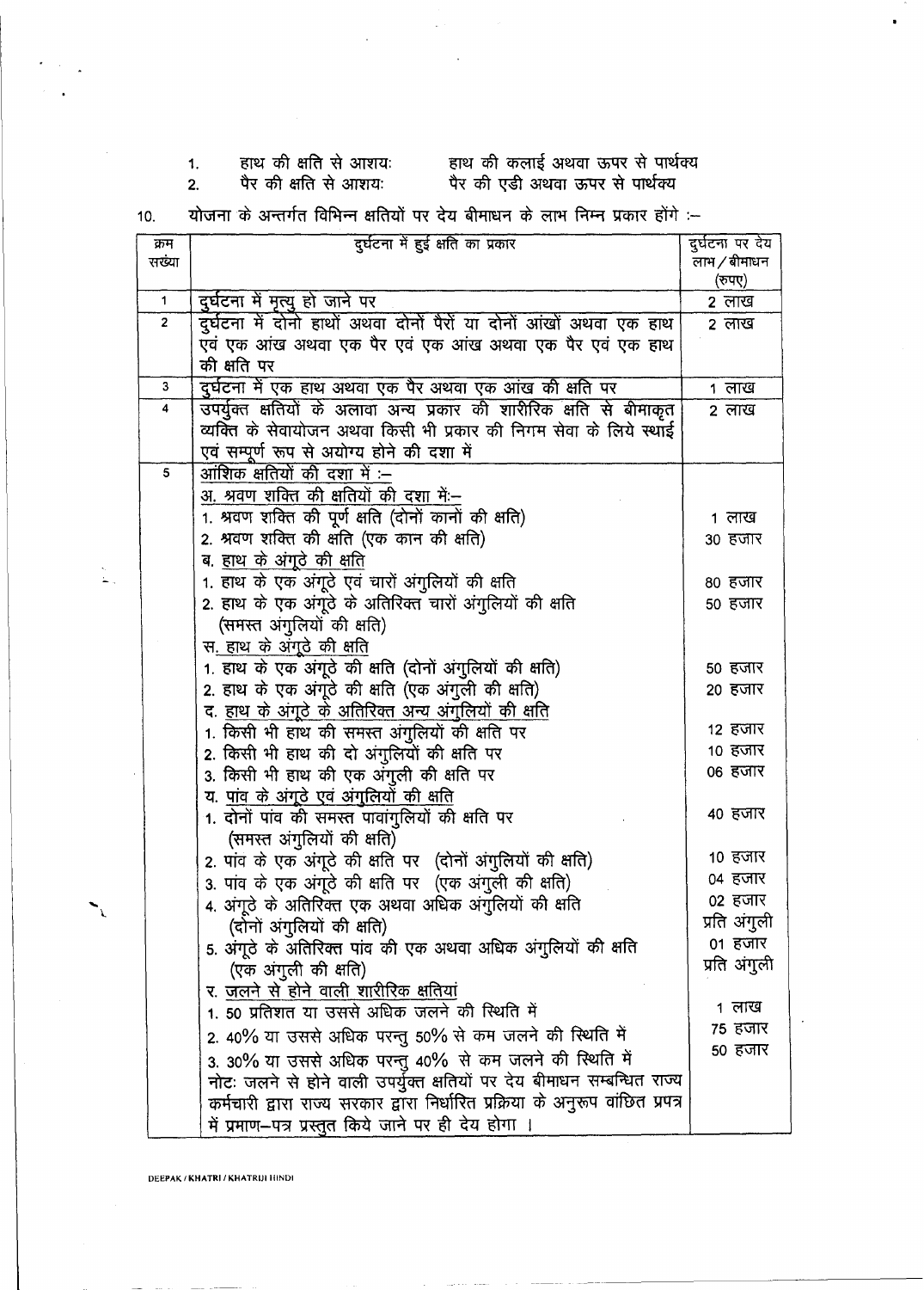| $\bullet$     | $02$ $\overline{5}$ $\overline{3}$<br>की मृत्यु की दशा में<br>शहर/कस्बा/<br>सम्बन्धित कर्मचारी का मृतक शरीर दाह संस्कार हेतु एक<br>गांव से दूसरे शहर/कस्बा/गांव ले जाने हेतु देय राशि ।<br>कर्मचारी<br>के अन्तर्गत किसी भी निगम<br>पॉलिसी                                                                                                                                                |
|---------------|------------------------------------------------------------------------------------------------------------------------------------------------------------------------------------------------------------------------------------------------------------------------------------------------------------------------------------------------------------------------------------------|
| $\dot{\tau}$  | तो लेखाधिकारी द्वारा प्रीमियम राशि<br>क्रियी<br>ी<br>न<br>11C<br>करना अनिवार्य<br><b>REA</b><br>和SER 万<br>Æ<br>प्रसिक अधिकारी/कर्मचारी सीमियम राशि<br>कारणवश कार्यालयाध्यक्ष द्वारा कटौती नहीं की                                                                                                                                                                                        |
| بي<br>ب       | 有<br>在<br>右<br>右<br>右<br><br>अक्टूबर, 2013)<br>(देय माह<br>के वेतन<br>ऐसे कर्मचारियों<br>की कटौती वेतन के भुगतान से पूर्व सुनिश्चित की जायेगी ।<br>जिन कर्मचारियों का वेतन कार्यालयाध्यक्ष द्वारा माह सितम्बर, 2013<br>किसी कारणश नहीं बनाया जा सका है तो<br>स्र                                                                                                                         |
| $\ddot{5}$    | 古希伯<br>वेतन<br>货币信<br>加<br>यदि किसी कर्मचारी की नियुक्ति 30.09.2013 के पश्चात् होती<br>की कटौती निम्नानुसार आनुपातिक दर पर की जायेगी ।<br>- वर्तमा जब में बनाया बनाय है कि स्टूटर<br>हि                                                                                                                                                                                                  |
|               | आनुपातिक दर पर देय प्रीमियम = ( <u>281 x शेष महीनों की संख्या)</u> + 12% सेवाकर + 3% सेवाकर राशि पर शिक्षा उपकर<br>ă                                                                                                                                                                                                                                                                     |
|               | क्षाले<br>टिप्पणी: प्रीमियम राशि की पूर्ण रुपयों में की जानी है। रुपए के किसी भी अंश को<br>निकटतम पूर्ण रुपए में काटा जायेगा ।                                                                                                                                                                                                                                                           |
| 4.            | बनाकर<br>प्रेमियम राशि की कटौतियों का विवरण संलग्न प्रपत्र विवर्ण के बीच में मै                                                                                                                                                                                                                                                                                                          |
| $\frac{1}{2}$ | उनके<br>कम का समय है<br>दो प्रतियां मूल वेतन विपत्र के साथ निश्चित रूप से संलग्न की जानी हैं ।<br>ऐसे अधिकारी ⁄ कर्मचारी जिनके सेवाकाल समाप्ति में एक साल से कम                                                                                                                                                                                                                          |
|               | वेतन से भी प्रीमियम राशि रुपए 281 / – की कटौती की जानी है । ऐसे मामलों में सेवानिवृद्धि<br>के पश्चात् भी 24 अक्टूबर, 2013 से एक साल की अवधि के लिये दुर्घटना से मृत्यु पर बीमा<br>परिलाम  देय   होंगे   ।   ऐसे   अधिकारी / कर्मचार                                                                                                                                                      |
| <u>ی</u>      | कार्यालयाध्यक्ष प्रस्ताव पत्र एवं मनोनयन पत्र संलग्न (परिशिष्ट "क") में दो प्रतियों में प्रत्येक<br>雨<br>在 可信号 中<br>कर्मचारी से भरवाकर एक प्रतिलिपि सम्बन्धित अधिकारी/कर्मचारी के                                                                                                                                                                                                        |
| 17.           | मनोनयन परिवार के सदस्यों (पति / पत्नी / लड़का / लड़की) के पक्ष में ही किया जा सकता है।<br>परिवार के उपयुक्त सदस्यों के न होने की दशा में माता, पिता, भाई अथवा अविवाहित बहिन<br>तथा द्वितीय प्रति संखाधिकारी कार्यालय को भिजवायेंगे ।                                                                                                                                                     |
|               | के पक्ष में मनोनयन किया जा सकता है । उपर्युक्त दोनों अवस्थाएं न होने की दशा में किसी<br>Æ                                                                                                                                                                                                                                                                                                |
|               | भी व्यक्ति को मनोनीत किया जा सकता है । मनोनीत व्यक्ति के अवयस्क होने की दशा में<br>प्रस्ताव–पत्र में निर्धारित स्थान पर मनोनीत के संरक्षक का नाम अवश्य निर्दिष्ट किया जाये।<br>आहरण एवं वितरण अधिकारी यह सुनिश्चित करेंगे कि मनोनयन उपर्युक्तानुसार ही किया गया<br>गया मनोनयन<br>समय किया<br>$\frac{1}{6}$<br>द्वारा योजना में प्रतिष्टि<br>अधिकारी / कर्मचारी<br>किसी<br>$\overline{a}$ |
|               | -~ ii huest hot head the headed to headed to headed headed headed headed headed to headed headed headed headed                                                                                                                                                                                                                                                                           |
|               | योजना में प्रविष्टि के समय सम्बन्धित अधिकारी ⁄ कर्मचारी के अविवाहित होने की दर्शा <sup>4</sup><br>में प्रविष्टि के समय सम्बन्धित अधिकारी/कर्मचारी द्वारा मनोनीत किये गये<br>में एक देश विवाहित से पहले पर किसी की सिर्क्ष्म के देश के पहले पर पर पर देश के साथ पर प<br>योजना<br>$\widehat{\mathfrak{F}}$<br>$\widehat{\mathfrak{G}}$                                                     |
|               | 冲<br>सि<br>व्यक्ति की पॉलिसी की अवधि के दौरान मृत्यु हो जाने पर (उपर्युक्त परिस्थिति<br>सम्बन्धित अधिकारी/कर्मचारी द्वारा मनोनयन परिवर्तन हेतु भरे जाने वाले प्रपत्र<br>प्रारूप परिशिष्ट "छ" पर देखें) ।                                                                                                                                                                                 |
|               | के आधार पर<br>र्दमा<br>1<br>15<br>साधारण<br>भरकर<br>हमप्र<br>क्रि<br>Æ<br><b>SHIPE</b><br>निधि कार्यालय को भिजेंदा देंगे । साधारण बीमा निधि कार्यालय उपर्युक्त<br>प्रतियों<br>कार्यालयाध्यक्ष को प्रस्तुत करेंगे । कार्यालयाध्यक्ष उपर्युक्त प्रपत्र<br>मनोनयन परिवर्तन प्राप्त्र दो<br>अभिलेख में आवश्यक संशोधन कर लेगा ।<br>सम्बन्धित अधिकारी/कर्मचारी                                 |

 $\overline{a}$ 

DEEPAK / KHATRI / KHATRIJI HINDI

 $\overline{a}$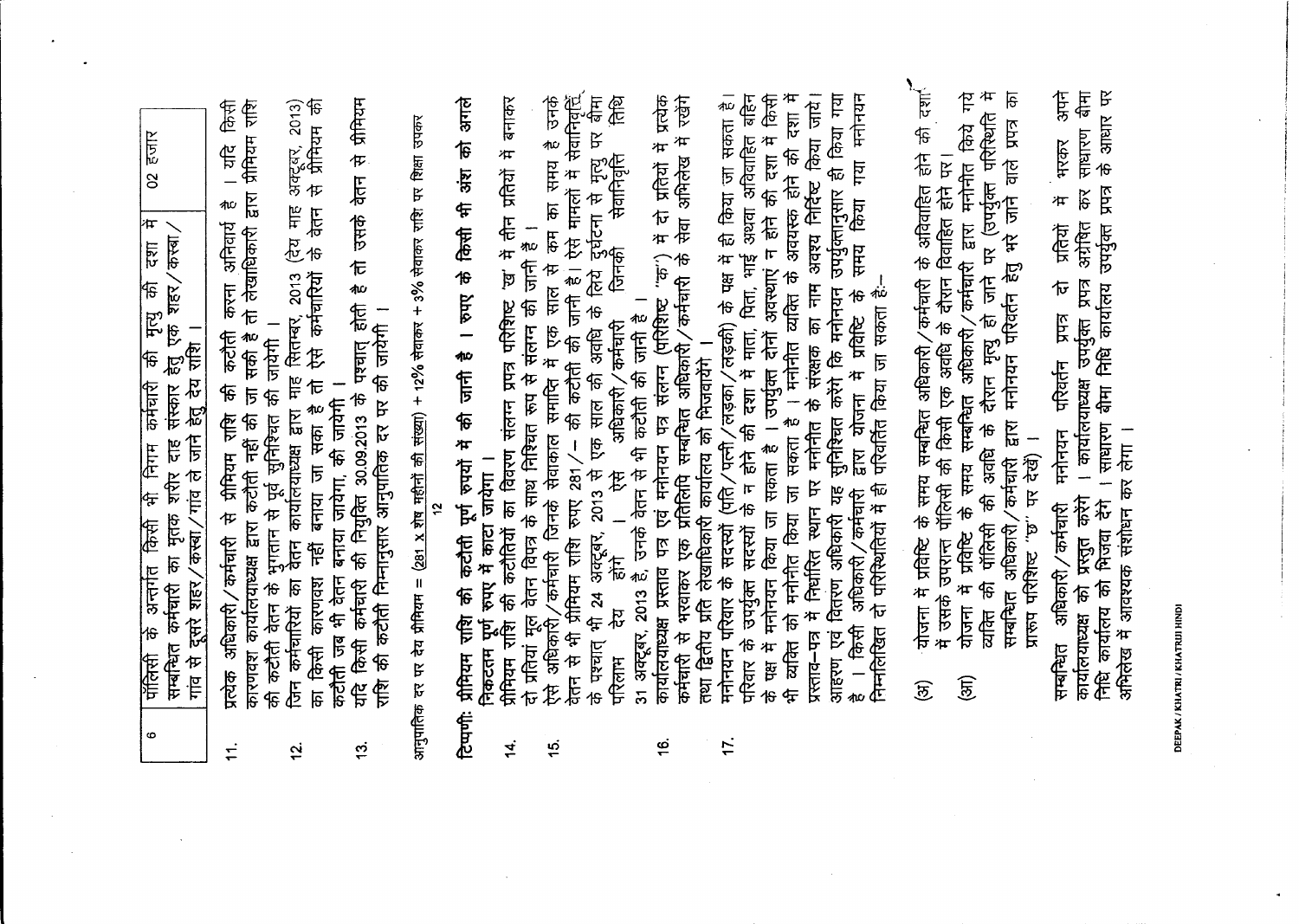DEEPAK/KHATRI/KHATRIJI HINDI

.. .. .. .. ,.. ,.......... ।वमाग(सामान्य बीमा निधि), राजस्थान सरकार, वित्ता भवन, डी–ब्लाक,<br>द्वितीय मंजिल, जनपथ, ज्योति नगर, जयपुर द्वारा किया जायेगा । सामान्य दशा में मृत्यु होने<br>पर बीमा राशि देय नहीं होंगी । दुर्घटना में मृत्यु हो जाने पर बीमा राशि का भुगतान अधिकारी ⁄ कर्मचारी द्वारा मनोनीत व्यक्ति<br>एवं मृत्यु के अतिरिक्त अन्य क्षतियों पर बीमित निगम कर्मचारी को अतिरिक्त निदेशक, राज्य<br>बीमा एवं प्रावधायी विभाग(सामान्य बीमा निधि)  $\frac{\infty}{2}$ 

- माध्यम से अतिरिक्त निदेशक, राज्य बीमा एवं प्रावशायी विभाग(सामान्य बीमा निधि) को प्रस्तुत<br>करेंगे । कार्यालयाध्यक्ष यह सत्यापित करेंगे कि कर्मचारी जिसके संबंध में दावा पेश किया गया<br>है वह 22 अक्टूबर 2013 या तत्पश्चात् निगम म दावा कारण मुख्य लेखाधिकारी (लेखा एवं राजस्व), जोधपुर डिस्कॉम, जोधपुर के कार्यालय को अवश्यम्भावी दावा प्रपत्र का प्रारूप पॅरिशिष्ट 'ड' संलग्न है) । कार्यालयाध्यक्ष उनके अधीन किसी भी<br>अधिकारी/कर्मचारी को योजना के अन्तर्गत उत्त्लिखित क्षति होने पर वांछित दावा प्रपत्र बीमित् कर दिया जाना नहीं" ("No Claim") मानते हुए प्रकरण को बन्द कर दिया जावेगा । दावे की एक छाया प्रति योजना के अन्तर्गत उत्तिखित दुर्घटना के होने पर संबंधित निगम कर्मचारी ⁄ संबंधित निगम<br>कर्मचारी के मनोनीत जैसी भी अवस्था हो, के द्वारा एक दावा प्रपत्र भरा जाएगा । (किसी निगम अधिकारी / कर्मचारी की मृत्यु के प्रकरण में भरे जाने वाले आवश्यक दावा प्रपत्र का<br>प्रारूप परिशिष्ट 'घ' एवं मृत्यु के अतिरिक्त अन्य क्षतियों के प्रकरण में भरे जाने वाले आवश्यक<br>दावा प्रपत्र का प्रारूप परिशिष्ट 'ड' संलग्न हुए प्रस्तुत कर दिये जाने चाहिए अन्यथा बीमा एवं प्रावधायी विभाग द्वारा "कोई प्रावधायी विभाग को प्रस्तुत कर दिया<br>में 6 माह के अन्दर–अन्दर विलम्ब के चाहिए। ऐसे समस्त प्रलेख/सूचना हर दशा में आवश्यक प्रलेखों सहित बीमा एवं 一年在12年 在 在 在 正 विवरण व दशति ó.
- योजना के विभिन्न बिन्दुओं पर वांछित जानकारी प्राप्त करने, शंकाओं का निवारण करने एवं पत्र व्यवहार करने हेतु कार्यालय अतिरिक्त निदेशक, राज्य बीमा एवं प्रावधायी विभाग(सामान्य<br>बीमा निधि), राजस्थान सरकार, वित्त भवन, डी–ब्लाक, द्वितीय मंजिल, जनपथ, ज्योति नगर, बीमा निधि), राजस्थान सरकार, वित्त भवन, डी–ब्लाक, द्वितीय मंजिल, जनपथ, ज<br>जयपुर–302005 से सम्पर्क किया जाए। कार्यालय के दूरभाष नम्बर निम्नलिखित हैं:–  $\overline{a}$

2740292 सीधी लाईन 2740219  $\div$   $\sim$ 

2338720 (अतिरिक्त निदेशक के निवास के नम्बर)

कृपया इस परिपत्र की सूचना समस्त कार्यालयों के अधिकारियों / कर्मचारियों को देने के साथ<br>ही सूचना पट्ट पर भी सभी की जानकारी हेतु प्रदर्शित / चस्पा करवायें । offere por vouvra  $252$ 

الح<br>اح

मुख्य लेखाधिकारी (बजट एवं राजस्व)

(एम.एस.पालावत)

जोघपुर डिस्कॉम, जोघपुर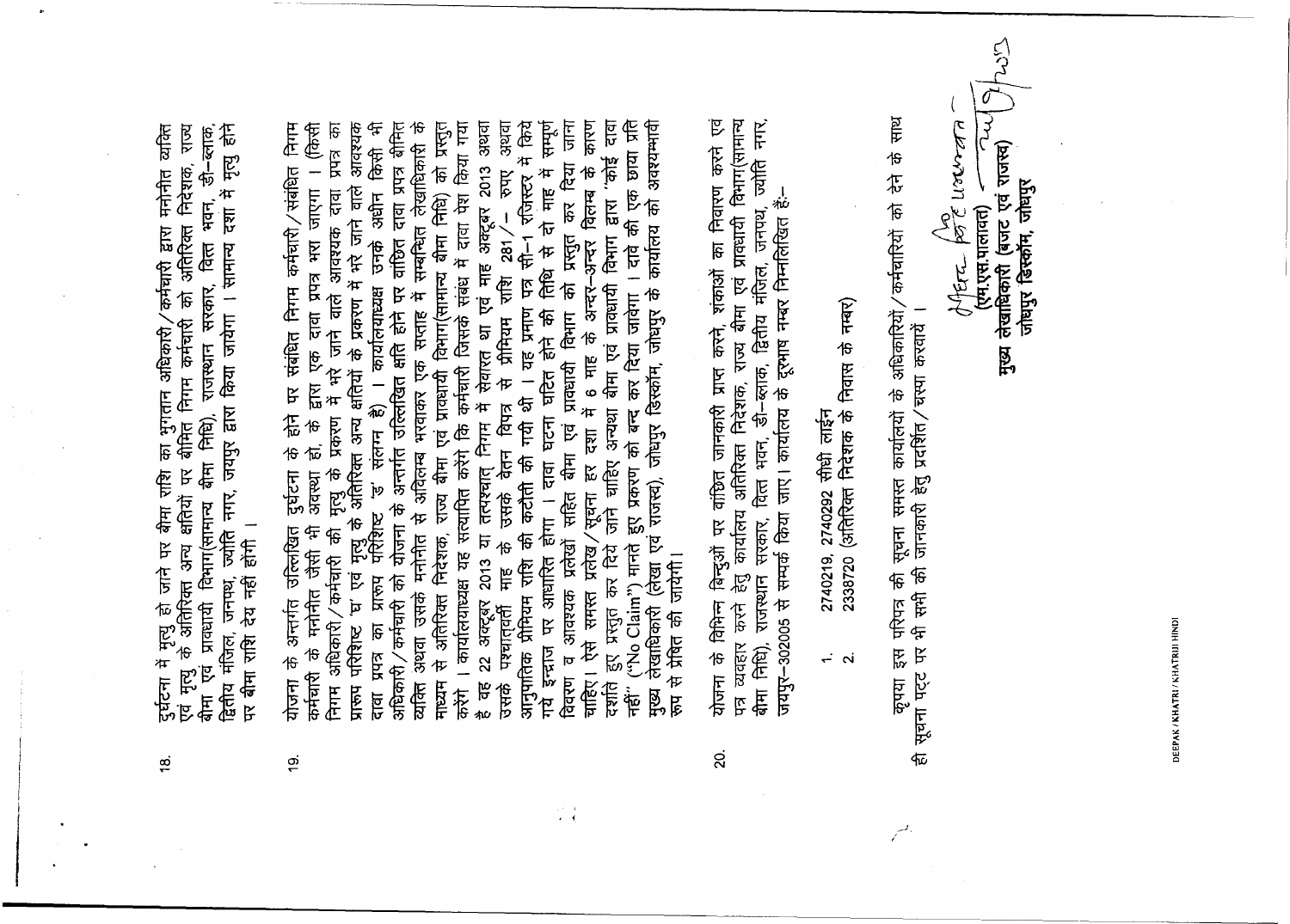प्रतिलिपि निम्न को सूचनार्थ एंव आवश्यक कार्यवाही हेतु प्रेषित है**:**-

- 1. मुख्य अभियन्ता (मुख्यालय / जोधपुर संभाग / बीकानेर संभाग / बाड़मेर संभाग), जोधपुर डिस्कॉम, जोधपुर / बीकानेर / बाड़मेर ।
- 2. सचिव (प्रशासन), जोधपुर डिस्कॉम, जोधपुर ।
- 3. मुख्य लेखाधिकारी (वित्तं मार्गोपाय / आन्तॉरेक अंकेक्षण एवं लेखा), जोधपुर डिस्कॉम, जयपुर / जोधपुर।
- 4. अतिरिक्त पुलिस अधीक्षक (सतर्कता), जोधपुर डिस्कॉम, जोधपुर ।
- 

5. ~mmr.~~.~ <sup>1</sup> 6. 3l'tfraTUf.~ ( ). ~~ 1 ~ ~ !~~&tR <sup>~</sup> tR &tR <sup>~</sup> <sup>~</sup> qm~fcl41II \iCffi' <sup>~</sup> <sup>~</sup> <sup>~</sup> <sup>~</sup> <sup>~</sup> तुरन्त व्यवस्था करने के साथ ही यह भी सुनिश्चित करें कि कर्मचारियों के माह सितम्बर, 2012 के वेतन से समूह बीमा योजना की राशि निश्चित रूप से काटी गयी है ताकि कर्मचारियों को उक्त योजना के परिलाभ अक्टूबर, 2012 से प्राप्त हो सकें ।

7. ^ अतिरिक्त निदेशक, राज्य बीमा एवं प्रावधायी विभाग(सामान्य बीमा निधि), राजस्थान सरकार, वित्त भवन, डी-ब्लाक, द्वितीय मंजिल, जनपथ, ज्योति नगर, जयपुर । उनसे अनुरोध है कि वे उक्त परिपत्र में वाणत प्रक्रिया तथा शर्तो एवं निबन्धनों में यदि कोई संशोधन आवश्यक हो तो इस कार्यालय को शीघ्र<br>सूचित करें ताकि तदनुसार कार्यवाही की जा सके ।

8. ~~.( )~~ •............................................................................... 9. \31T~ CfiTflfq; ( ). ~ ~ " " " .

- 10.~. ( ) ~~ •....................." " " " .
- 11. अधिशाषी अभियन्ता (विधि प्रकोष्ठ), जोधपुर डिस्कॉम, जोधपुर ।

12. तकनीकी सहायक / निजी सहायक-निदेशक (तकनीकी / वित), जोधपुर डिस्कॉम, जोधपुर ।

13. जन सम्पर्क अधिकारी, जोधपुर डिस्कॉम, जोधपुर ।

 $\tau$   $\text{Var}$  usaw  $\tau$   $\tau$  $\frac{1}{2}$  and  $\frac{1}{2}$  and  $\frac{1}{2}$  in  $\frac{1}{2}$  for  $\frac{1}{2}$  for  $\frac{1}{2}$  for  $\frac{1}{2}$  for  $\frac{1}{2}$  for  $\frac{1}{2}$  for  $\frac{1}{2}$  for  $\frac{1}{2}$  for  $\frac{1}{2}$  for  $\frac{1}{2}$  for  $\frac{1}{2}$  for  $\frac{1}{2}$  for  $\frac{1}{2}$  fo ~ ~t<t>l¥f, ~ <sup>I</sup>

-I .<br>,

DEEPAK *I* KHATRI! KHATRIJI HINDI